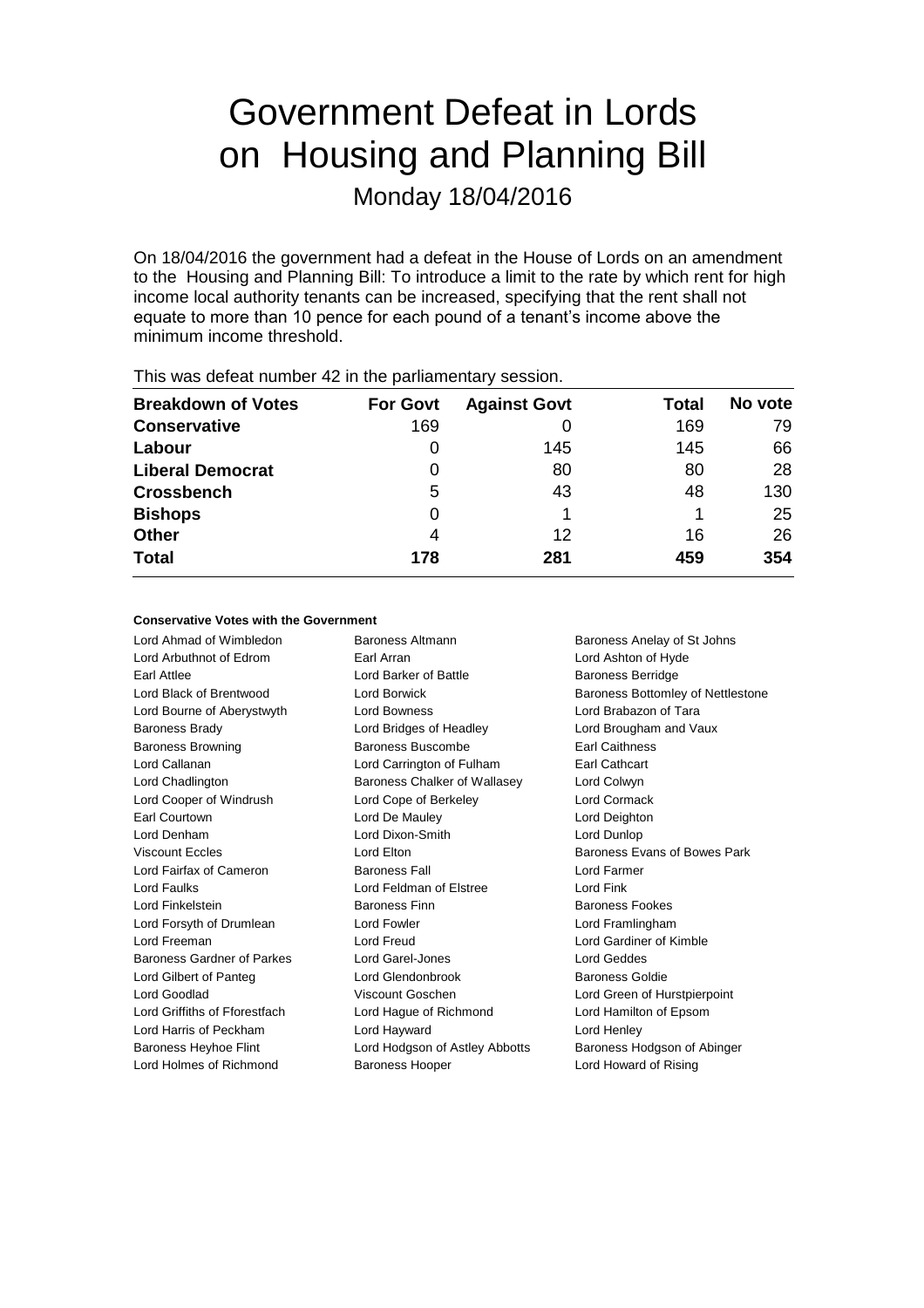Earl Howe Lord Howell of Guildford Cord Hunt of Wirral<br>
Lord Inglewood Lord James of Blackheath Baroness Jenkin of Lord Inglewood Lord James of Blackheath Baroness Jenkin of Kennington Lord Jopling Lord Keen of Elie Lord King of Bridgwater Lord Kirkham Lord Lamont of Lerwick Lord Lang of Monkton Lord Lansley **Lord Lawson of Blaby** Lord Lord Leigh of Hurley Lord Lexden **Earl Lindsay** Earl Lindsay **Earl Liverpool** Lord Lupton Lord Lyell Lord Macfarlane of Bearsden Lord Mackay of Clashfern **Lord Mancroft** Lord Mancroft **Lord Marland** Lord Marlesford Lord Maude of Horsham Lord McColl of Dulwich Baroness McIntosh of Pickering Baroness Mone Baroness Morris of Bolton Lord Moynihan Lord Naseby Lord Nash Baroness Neville-Jones **Baroness Neville-Rolfe** Baroness Newlove Lord Northbrook Lord O'Shaughnessy Baroness O'Cathain Lord O'Neill of Gatley Lord Patten Lord Patten of Barnes Baroness Perry of Southwark Baroness Pidding Baroness Pidding Lord Polak Lord Popat Lord Porter of Spalding Lord Price Lord Prior of Brampton Baroness Redfern Lord Renfrew of Kaimsthorn Lord Ribeiro Viscount Ridley Lord Risby Lord Robathan Lord Ryder of Wensum Lord Sanderson of Bowden Lord Sassoon **Baroness Scott of Bybrook** Baroness Seccombe Earl Selborne Lord Selkirk of Douglas Lord Selsdon Baroness Shackleton of Belgravia Baroness Sharples **Baroness Sharples** Lord Sheikh Lord Sherbourne of Didsbury Lord Shinkwin **Earl Shinkwin** Earl Shrewsbury Lord Skelmersdale Lord Smith of Hindhead Lord Spicer Baroness Stedman-Scott Baroness Stowell of Beeston Lord Strathclyde Lord Suri Lord Swinfen Lord Tanlaw Lord Taylor of Holbeach Lord Trefgarne Viscount Trenchard Lord Trimble Lord True Lord Tugendhat Viscount Ullswater Baroness Verma Baroness Warsi Lord Wasserman **Lord Wei** Baroness Wheatcroft Baroness Wilcox Baroness Williams of Trafford Lord Young of Cookham Viscount Younger of Leckie

#### **Conservative Votes against the Government**

#### **Labour Votes with the Government**

#### **Labour Votes against the Government**

Lord Bassam of Brighton Lord Beecham Lord Bhattacharyya Baroness Billingham Baroness Blackstone Baroness Blood Lord Blunkett Lord Bradley Lord Brennan Lord Brooke of Alverthorpe Lord Brookman Lord Campbell-Savours Lord Carter of Coles Viscount Chandos Lord Clark of Windermere Lord Clarke of Hampstead Lord Collins of Highbury Baroness Corston Baroness Crawley Lord Darling of Roulanish Lord Davies of Oldham Baroness Dean of Thornton-le-Fylde Lord Desai **Baroness Danaghy** Baroness Donaghy Lord Donoughue Baroness Drake Lord Dubs Lord Elder **Baroness Farrington of Ribbleton** Lord Faulkner of Worcester Lord Foster of Bishop Auckland Baroness Gale **Baroness Collection** Lord Giddens Lord Glasman **Baroness Golding** Lord Gordon of Strathblane Baroness Goudie Baroness Gould of Potternewton Lord Grantchester Lord Griffiths of Burry Port Lord Grocott Lord Hain Viscount Hanworth Lord Harris of Haringey Lord Harrison Lord Hart of Chilton Lord Haskel Lord Haworth

Baroness Andrews **Baroness Armstrong of Hill Top** Baroness Bakewell Baroness Hayter of Kentish Town Baroness Healy of Primrose Hill Baroness Henig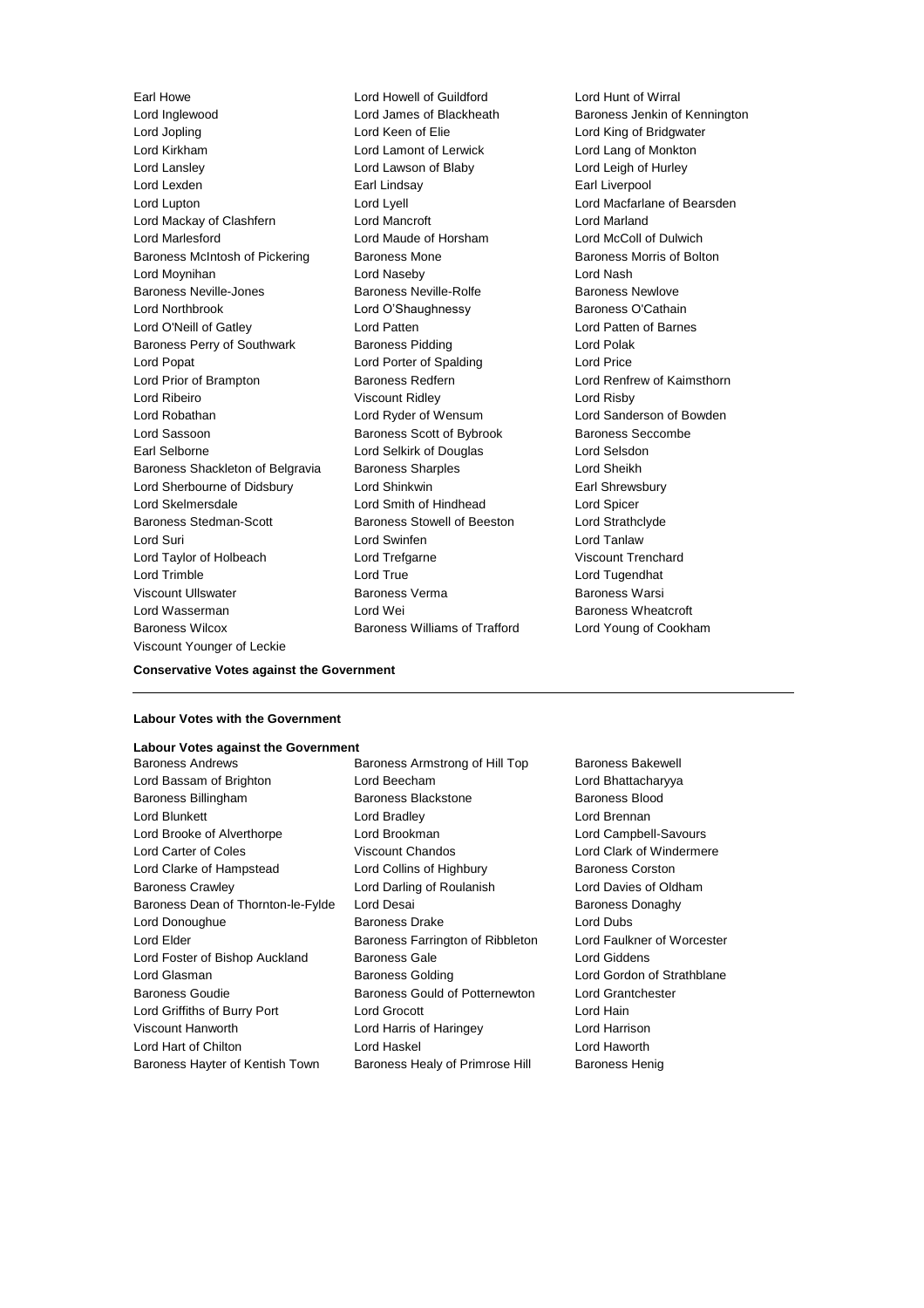Lord Howarth of Newport Baroness Howells of St Davids Lord Howie of Troon Lord Hoyle Lord Hughes of Woodside Lord Hunt of Kings Heath Lord Hunt of Chesterton **Lord Irvine of Lairg** Baroness Jay of Paddington Lord Jones **Baroness Jones of Whitchurch** Lord Judd Baroness Kennedy of Cradley **Lord Kennedy of Southwark** Baroness Kennedy of The Shaws Baroness King of Bow **Lord Kinnock** Baroness Kinnock of Holyhead Lord Knight of Weymouth Baroness Lawrence of Clarendon Lord Layard Lord Lea of Crondall **Baroness Liddell of Coatdyke** Lord Lipsey Baroness Lister of Burtersett Lord Livermore Lord Macdonald of Tradeston Baroness Mallalieu Lord Maxton Lord McAvoy Lord McConnell of Glenscorrodale Baroness McDonagh Lord McFall of Alcluith Baroness McIntosh of Hudnall Lord Mendelsohn Lord Mitchell Lord Monks Lord Morgan Baroness Morris of Yardley Lord Morris of Handsworth Lord Morris of Aberavon Lord Murphy of Torfaen Baroness Nye Lord O'Neill of Clackmannan Lord Pendry Baroness Pitkeathley Lord Ponsonby of Shulbrede Baroness Primarolo Baroness Prosser Baroness Quin Lord Radice Baroness Ramsay of Cartvale Baroness Rebuck Lord Richard Lord Robertson of Port Ellen Lord Rogers of Riverside Lord Rooker Baroness Royall of Blaisdon **Lord Sawyer Baroness Sherlock Baroness** Sherlock Viscount Simon Baroness Smith of Basildon Baroness Smith of Gilmorehill Lord Snape Lord Soley Lord Stevenson of Balmacara Lord Stone of Blackheath Baroness Taylor of Bolton Lord Taylor of Blackburn Lord Temple-Morris Baroness Thornton Lord Tomlinson Lord Touhig Lord Tunnicliffe Baroness Wall of New Barnet Baroness Warwick of Undercliffe Lord Watson of Invergowrie Lord Watts Lord West of Spithead **Baroness Wheeler** Baroness Wheeler Baroness Whitaker Lord Whitty Lord Williams of Elvel Lord Wills Lord Winston **Lord Woolmer of Leeds** Baroness Young of Old Scone Lord Young of Norwood Green

Baroness Hilton of Eggardon Lord Hollick Baroness Hollis of Heigham

#### **Liberal Democrat Votes with the Government**

#### **Liberal Democrat Votes against the Government**

Baroness Bakewell of Hardington Mandeville

Baroness Benjamin Baroness Bowles of Berkhamsted Lord Bradshaw Baroness Brinton **Baroness Brinton** Lord Bruce of Bennachie Baroness Burt of Solihull Lord Chidgey Lord Clement-Jones Lord Dholakia Baroness Doocey Baroness Falkner of Margravine Lord Fearn Baroness Featherstone Lord Foster of Bath Baroness Garden of Frognal Lord German **Lord Goddard of Stockport** Baroness Grender Baroness Hamwee **Baroness Harris of Richmond** Lord Hussain Baroness Hussein-Ece **Baroness Jolly** Baroness Jolly **Lord Jones of Cheltenham** Lord Kirkwood of Kirkhope Baroness Kramer Lord Lee of Trafford Lord Lester of Herne Hill **Lord Loomba Baroness Ludford Baroness Ludford** Lord Maclennan of Rogart Baroness Maddock Baroness Manzoor Lord Newby Baroness Nicholson of Winterbourne Baroness Northover Lord Oates Lord Paddick Lord Palmer of Childs Hill Baroness Parminter Lord Purvis of Tweed Baroness Randerson Lord Razzall Lord Redesdale Lord Rennard Lord Roberts of Llandudno Lord Rodgers of Quarry Bank Baroness Scott of Needham Market Lord Sharkey **Baroness Sharp of Guildford** Baroness Sheehan

Lord Addington Lord Allan of Hallam Lord Ashdown of Norton-sub-Hamdon Baroness Barker **Lord Beith** 

Lord Marks of Henley-on-Thames Lord McNally **Baroness Miller of Chilthorne Domer**